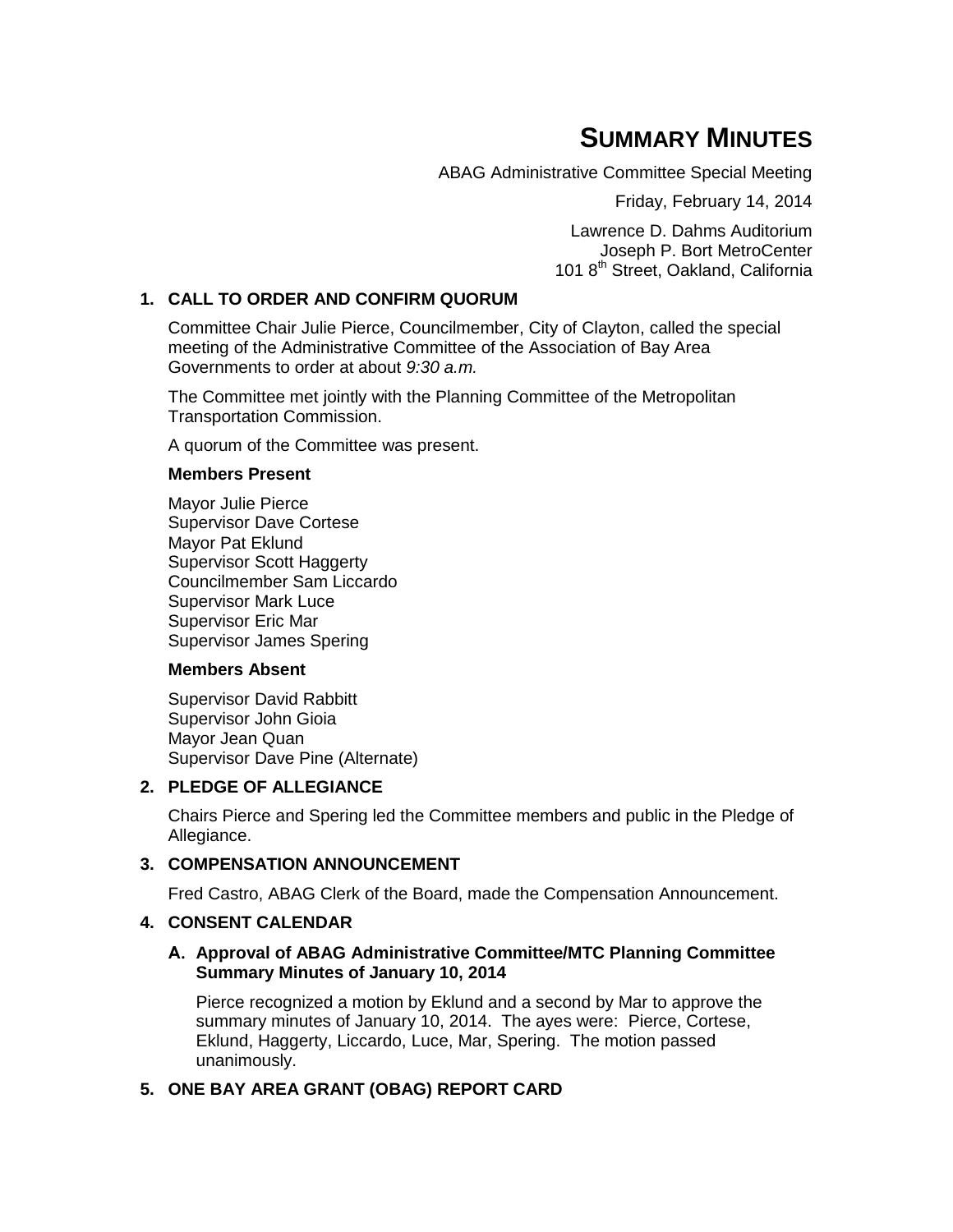Alix Bockelman and Craig Goldblatt, MTC, provided an overview of outcomes from the first year of the One Bay Area Grant Program.

Ms. Alix Bockelman and Mr. Craig Goldblatt (MTC) provided a summary of the outcomes of the first round of the new funding approach for the \$320 million distributed to the counties through OBAG. The presentation focused on the administrative aspects of the program, including whether jurisdictions and Congestion Management Agencies (CMAs) met program requirements and project selection results.

Commissioner Kinsey stated that the OBAG Program makes a strong commitment to focusing the investments where growth is going to happen, and where transportation investments are most cost-effective. He supports the increased flexibility of the program. He also recommends that MTC emphasize that the OBAG program is structured to respond to SB 375, which links transportation and land use. He requested that staff also track the Priority Conservation Area investments. He noted that the complete streets and HCD policies were a success.

Commissioner Rein Worth stated that the Policy Advisory Council expressed an interest in the implementation process, and noted the importance of communitybased planning. She also noted that legislative efforts are extremely important to make sure the federal and state tax incentives are able to promote the housing production.

Commissioner Spering asked how many jurisdictions are receiving OBAG funds. Mr. Goldblatt stated that there are 109 jurisdictions in total, and 92 received OBAG funds.

Commissioner Spering inquired about the Complete Streets general plan amendment requirement. Mr. Goldblatt stated that one of the paths to meeting the Complete Streets requirement was to have a general plan circulation element that met the Complete Streets Act of 2008. Because general plan amendments require resources that cities may not have available, an alternate path to compliance was through adoption of a resolution.

ABAG Administrative Committee member Pierce stated that there are still some challenges, and requested staff to work on refining the process. She stated that the outreach to small jurisdictions should be robust.

Commissioner Haggerty commented on the increased funding and program flexibility and sought clarity on the disparity in the percentage increase across counties. Ms. Bockelman explained that MTC distributed the money to the counties based 50% on population and 50% based on different housing factors. In addition, some of the silos in Cycle 1 were based on factors such as pavement condition. Commissioner Haggerty requested staff to provide the breakdown of how each jurisdiction did in the generation formula.

Commissioner Haggerty commented on the Complete Streets requirements, and asked about Alameda County's compliance in terms of the General Plan amendment to the circulation element due in 2015. Ms. Bockelman stated that the jurisdictions in Alameda County are concerned about being able to meet the 2015 deadline.